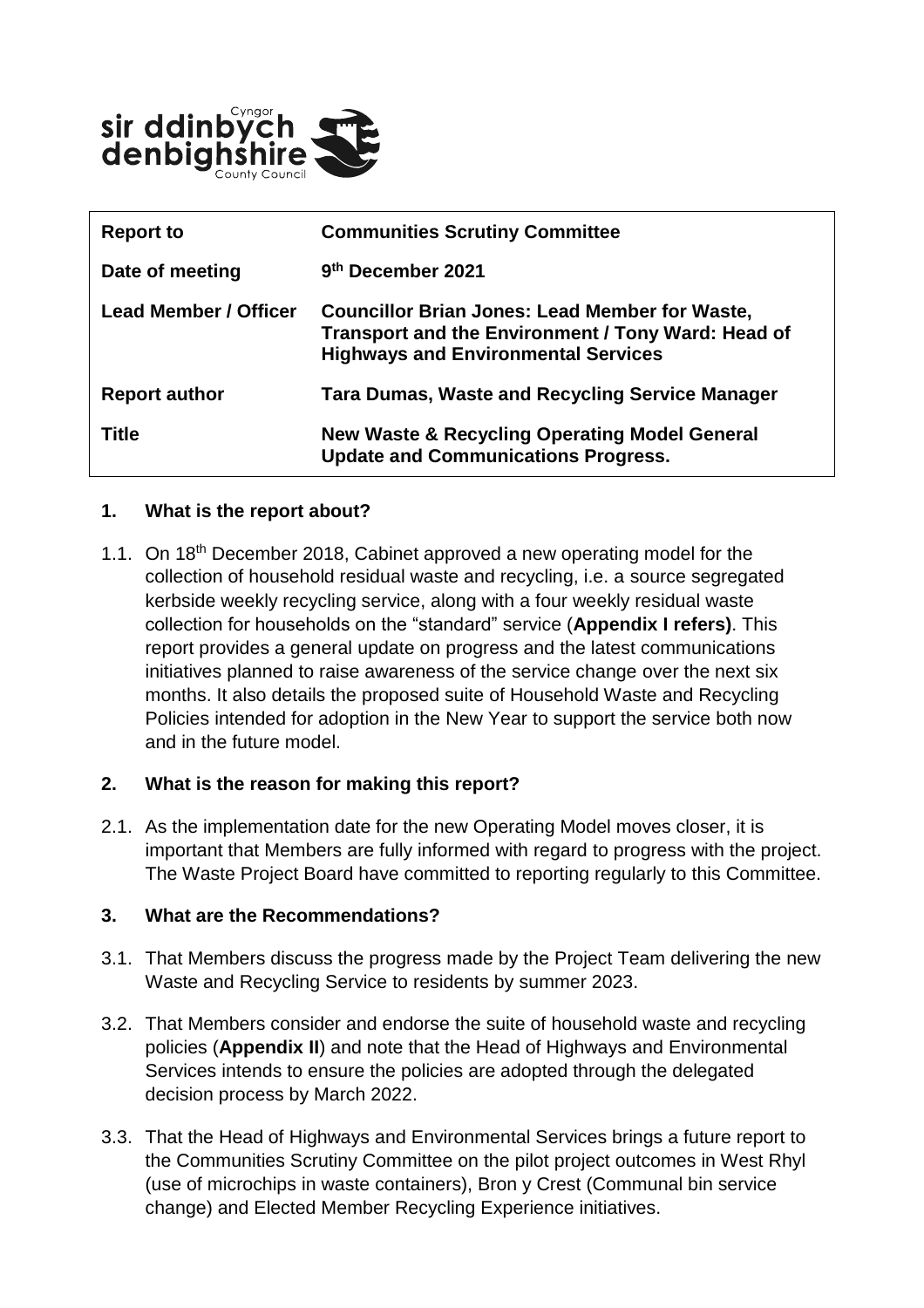### **4. Report details**

#### 4.1. General project update

The mobilisation for this Service Change is complex, consisting of a number of "work streams". **Appendix III** maps out the status of the key milestones reported to the last Committee. The majority are still on track and we are still projected to roll out the new service in early summer 2023. The Phase 1 groundworks contract for the new single centralised depot in Denbigh is well underway. Photos illustrating the scale and current status of the earthworks next to the Colomendy Industrial Estate are detailed in **Appendix IV**, along with plans for the Phase 2 construction element for the Council's section of land.

Critical to the timeline has been the "route planning" for the new service. This has now been completed. Every household has been allocated a future collection round for their weekly recycling collection and residual waste collection with both collections being made on the same day of the week. We now know the number, and sizes, of the new recycling vehicles we need to purchase for the new service. Due to the pressures the manufacturing industry is facing from Covid-19 and Brexit, we have brought forward the procurement for these vehicles to make sure they are delivered on time. An option to supply up to one third of the main recycling fleet as fully electric Ultra Low Emission Vehicles (ULEVs) has been included in the specification which will significantly lower the carbon footprint of the service. We intend to award the contract in January.

#### 4.2. Optimising Environmental benefits through the adoption of UK and localised waste policies

Members are reminded that the Cabinet decision on 18<sup>th</sup> December 2018 was predominantly based on environmental and wider economic benefits. **Appendix V** refers to an updated version of the Benefits Realisation Plan.

The urgency of the climate change crisis has led to a series of Government policy changes. The timing and design of the new service means we are well-placed to ensure we operate a greener service fit for the future which is more capable of meeting statutory environmental targets.

## 4.2.1 Extended Producer Responsibility Scheme (EPRS)

The EPRS will be launched in late 2023. This legislation will ensure producers, manufacturers and key suppliers are financially obligated to the recovery cost of their packaging. The proposed legislation will incentivise them to make recyclable products and products with more recycled content. A key driver for this scheme is to ensure the quality of the recyclables we collect. Local councils will be paid to collect packaging waste we target on our kerbside service. The details of exactly what is funded and how payments will be provided has still to be confirmed, but it is anticipated that this will include most operational costs generally incurred, such as vehicles, staffing and transfer station infrastructure. Denbighshire Council will be re-numerated at a set rate typical of costs arising from our family group (i.e. of similar demographics, size and geographical distribution and collection system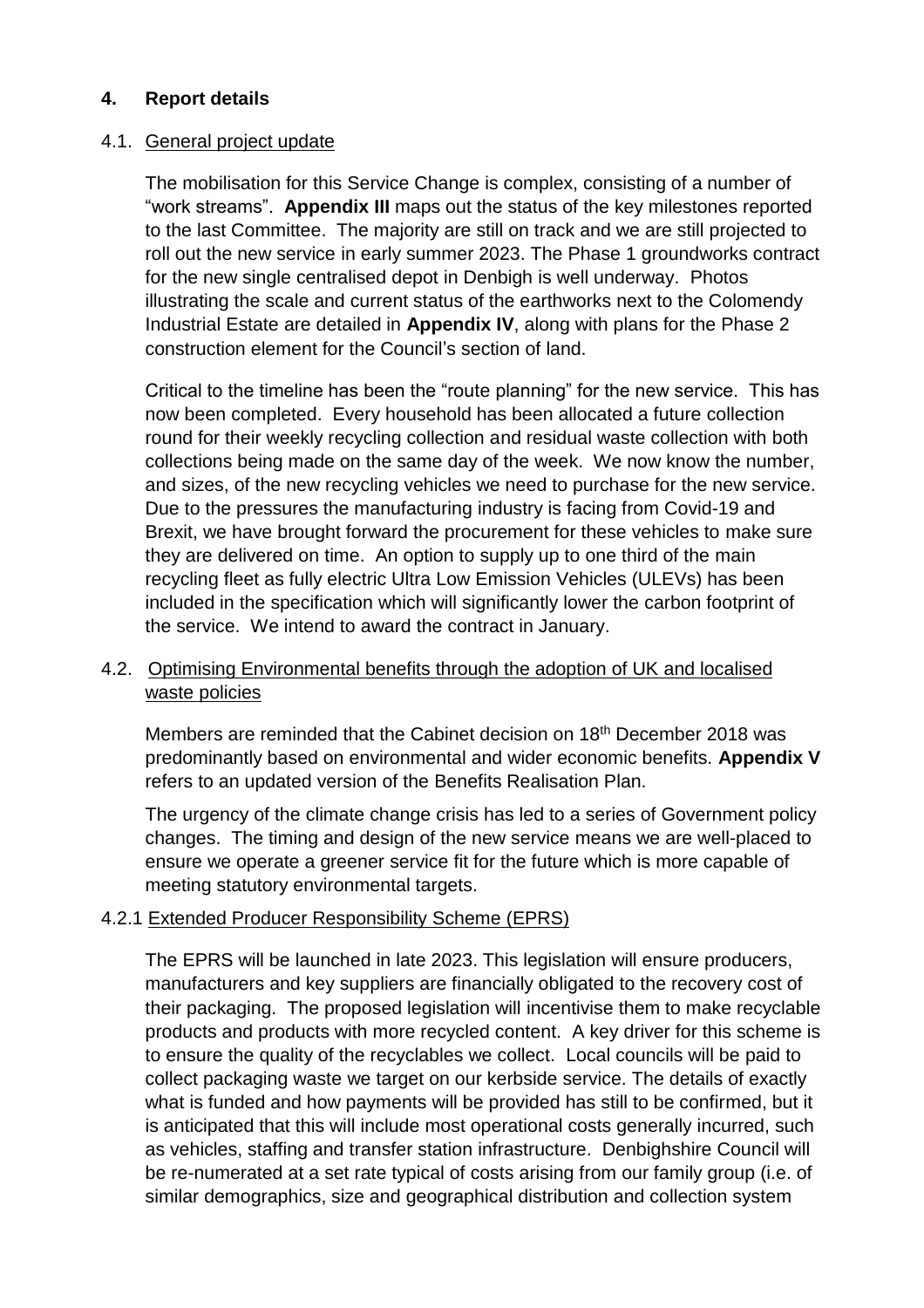type). Payments could be reduced or withheld if quality standards are not met The EPRS second consultation closed in June 2021 and responses are currently being reviewed before the details of the new scheme are announced.

### 4.2.2 Deposit Return Scheme (DRS)

This scheme will see the return of the partial consumer refund when packaging is returned to a collection point (often a sales outlet). The details of the scheme to operate in Wales and England have yet to be confirmed but as a minimum could follow the Scottish model (due to be launched in 2022), offering a 20p return for most drinks containers (glass, metal and plastic). Anti-Littering lobbyists have advocated the introduction of the scheme in the UK as it has been proven to significantly reduce litter in countries that have adopted a DRS. It is also proven to increase recycling rates in countries that do not have consistent or comprehensive kerbside collection rates. Behaviourists predict that pro-recycling behaviours will increase across populations where the DRS is operated and that these behaviours will not just be confined to those waste materials in scope of the scheme, especially as people learn that their waste has a value.

Welsh Authorities are amongst the most successful in the World for the capture rate of drinks containers and there is concern that the DRS is a duplication of effort. Local Authorities operating kerbside sort systems rely on the income from the sale of the recovered containers to help fund the infrastructure we need to prepare it for resale. Recognising this risk, the Welsh Government and WRAP Cymru are supporting trials in order to find a workable solution for households to be able to claim their deposits back through the Council kerbside schemes. This would reduce the need for as much DRS collection infrastructure which could be very costly, with consumers picking up the cost through increased purchase costs. Despite achieving our best ever cleanliness scores this year, on-the-go drinks related litter was found on 22% of Denbighshire streets surveyed by Keep Wales Tidy (Local Environmental Audit and Management System (LEAMS) Report 2021/22). Our street cleansing service collects significant amounts of recyclable containers from the roadside and open spaces every year too. It is therefore certain that an incentive programme such as the DRS would have a beneficial impact on our local environmental quality and clean-up costs. Finding an efficient solution that compliments, rather than competes with the Welsh kerbside recycling blueprint is therefore very important. The much anticipated case study is due to be released soon.

## 4.2.3 Denbighshire's Household Waste and Recycling Collection Policy

In order to ensure that people use our waste services to their full potential so that we can optimise service efficiency and recycling performance, it is recommended we set out our service user requirements. Existing policies and procedures have been updated and brought together in one single document [Appendix II(a)]. Members are asked to review and endorse the Household Waste and Recycling Collection Policy. Appendix II(b) highlights amendments to the policy once the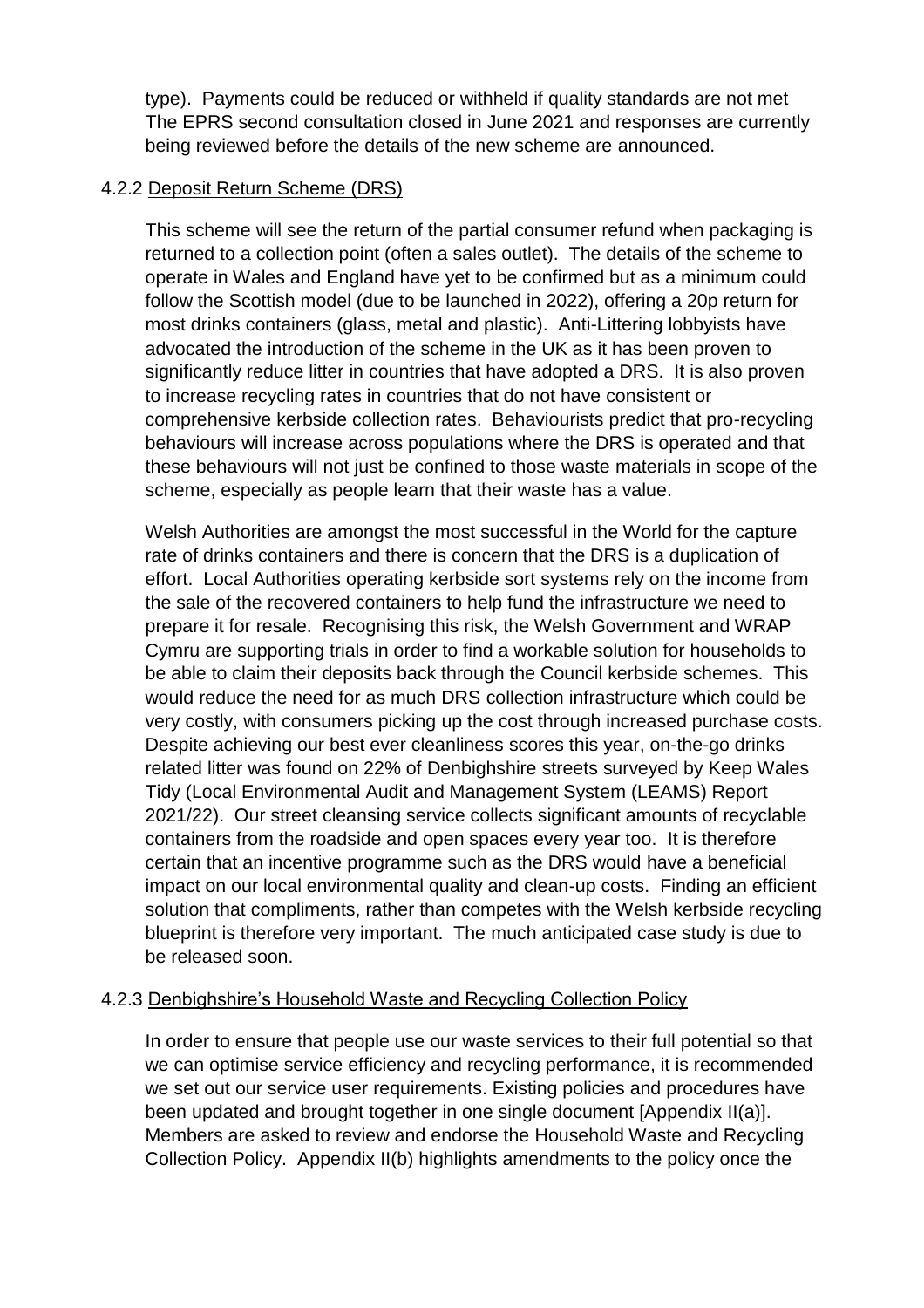new waste operating model is operational. The final policy will be adopted through the Delegated Decision process by 1<sup>st</sup> April 2022.

## **4.4 Communications Update: Preparing our residents for change**

**Appendix VI** outlines the communication plan to date. To summarise, key activities between now and June 2022 are:

- West Rhyl Project Microchipping containers (wheeled bins and gull proof sacks) – A trial to evaluate the benefits in regard to reducing escaped waste, abandoned bins/bins left out/stolen, contamination of recycling, recycle rates. This project has been delayed due to recruitment issues but a project officer is now in post and preparation for the changes are underway.
- On-going monitoring and engagement from the communal bin collection point trial at Bron y Crest, Denbigh. A new collection system was installed in November. Early indications are that the quality of the recycling has significantly increased from those actively engaging, but more education is needed to encourage more items to be recycled. A second site for the trial expansion will be identified in the New Year in the West Rhyl area.
- Elected member "standard service" experience Ward Members currently using the blue/black bin kerbside service will be given the opportunity to experience the new service for 8 weeks in February and March next year. For this time, members will use a trolley box and reusable sack instead of their blue bin and will be issued with a larger black bin (if needed). Weekly recycling collections will be undertaken (including food waste) and the residual waste will be collected every four weeks. Those who need it will be given additional capacity for hygiene waste. Volunteers will be asked to complete a simple observational diary and feedback comments to officers at the end of the trial. Members will be contacted in December to promote the opportunity and a "case study" report will be available by the end of April 2022.
- January will see the launch of the *B INformed* quarterly newsletter. It will be available in hard copy format at One Stop Shops and libraries. Households will be encouraged to sign up to receive future editions. The newsletter aims to ensure households are aware of the forthcoming changes to their bin service, and understand why the changes are being made. Initially, every household's black bin will be tagged to promote the e-version of the Newsletter. All residents signing up to regular updates by the end of March 2022 will have the chance to be entered into a free prize draw. The Service aims to get at least 1 in 5 households signed up by Summer 2023.
- The service will launch a Denbighshire Specific online "Recycling A to Z". Members will be given the opportunity to view this helpful educational tool ahead of its public launch in January. The A to Z is relevant to our current recycling system and will be updated to reflect the additional things we can recycle once the new waste model rolls out.